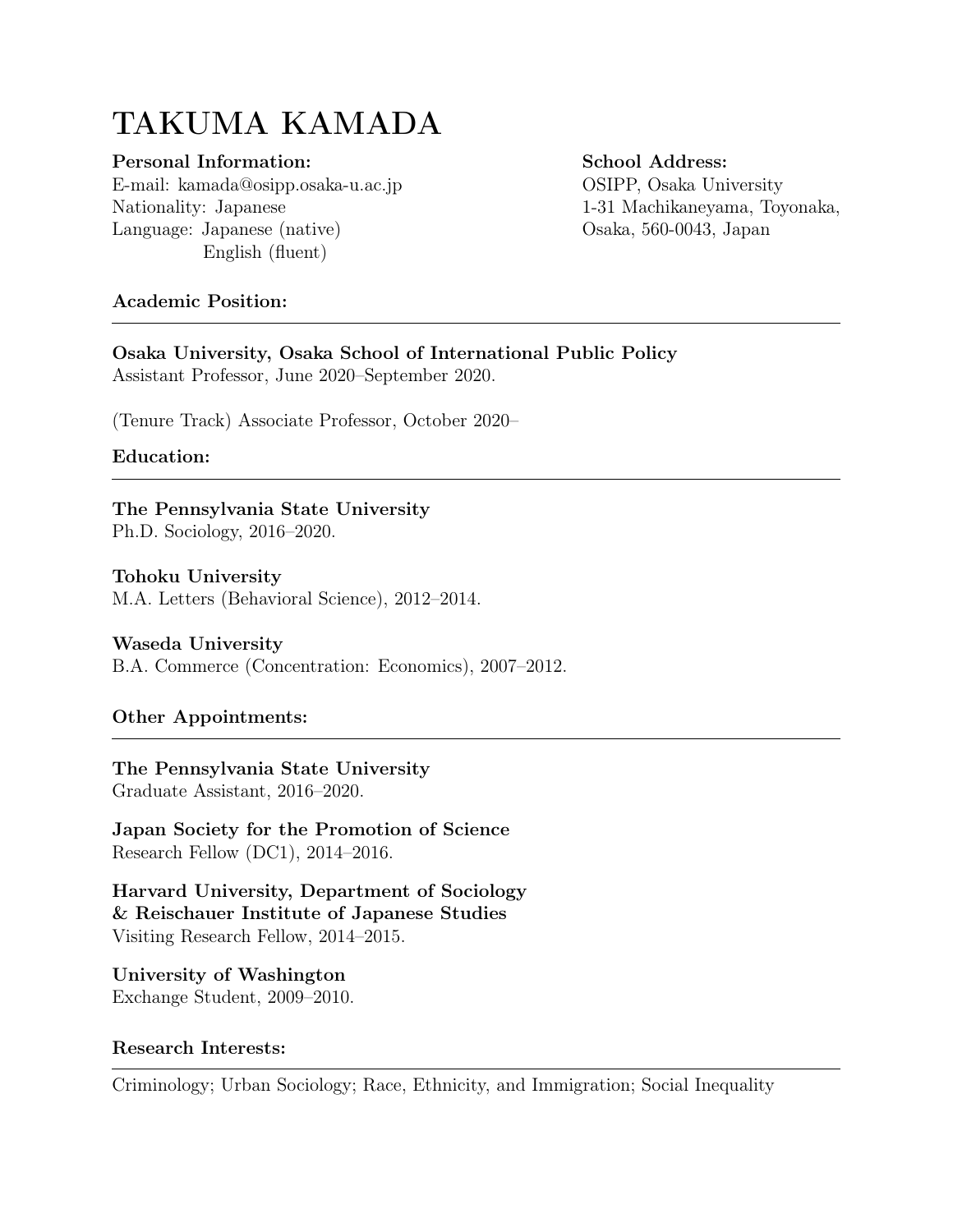### Publications:

Hoshino, Tetsuya and Takuma Kamada. 2020. "[Third-Party Policing Approaches against](https://doi.org/10.1007/s10940-020-09466-6) [Organized Crime: an Evaluation of the Yakuza Exclusion Ordinances."](https://doi.org/10.1007/s10940-020-09466-6) the Journal of Quantitative Criminology.

Penn State University, 9th Annual Criminology Paper Competition, 1st place.

Circulated as "Third-Party Policing on Organized Crime: Evidence from the Yakuza."

Nguyen, Holly, Takuma Kamada, and Anke Ramakers. 2020. "[On the Margins: Considering](https://doi.org/10.1080/07418825.2020.1778059) [the Relationship between Informal Work and Reoffending."](https://doi.org/10.1080/07418825.2020.1778059) Justice Quarterly, 1-28.

Gavrilova, Evelina, Takuma Kamada, and Floris Zoutman. 2019. "[Is Legal Pot Crippling](https://academic.oup.com/ej/article-abstract/129/617/375/5237193) [Mexican Drug Trafficking Organisations? The Effect of Medical Marijuana Laws on US](https://academic.oup.com/ej/article-abstract/129/617/375/5237193) [Crime.](https://academic.oup.com/ej/article-abstract/129/617/375/5237193)" The Economic Journal, 129(617): 375-407.

First published online: 2017, November 16th.

2019 Austin Robinson Memorial Prize at Royal Economic Society.

In News Media: [The Atlantic,](https://www.theatlantic.com/magazine/archive/2019/01/california-marijuana-crime/576391/) [Aftenposten \(in Norwegian\),](https://www.aftenposten.no/norge/i/8RyE/Norske-forskere-Legalisering-av-cannabis-ga-lavere-kriminalitet) [Complex,](https://www.complex.com/life/2018/01/medical-marijuana-legalization-states-decrease-crime) [The Economist,](https://www.economist.com/blogs/democracyinamerica/2017/05/drug-war-policies) [Forbes,](https://www.forbes.com/sites/janetwburns/2018/01/16/violent-crime-has-fallen-in-border-states-with-legal-cannabis-study/#1bde61dc59eb) [Forskning.no \(in Norwegian\),](https://forskning.no/alkohol-og-narkotika-samfunn-okonomi-samfunnsokonomi/2015/02/legalisering-av-marihuana-gir-mindre) [The Guardian,](https://www.theguardian.com/world/2018/jan/14/legal-marijuana-medical-use-crime-rate-plummets-us-study) [IFLScience,](http://www.iflscience.com/health-and-medicine/legalizing-marijuana-cuts-violent-crimes-suggests-study/) [Independent,](https://www.independent.co.uk/news/world/americas/medical-marijuana-legalisation-cannabis-us-states-violent-crime-drop-numbers-study-california-new-a8160311.html) [International Business Times,](https://www.ibtimes.com/medical-marijuana-laws-have-lowered-crime-rate-many-states-study-finds-2641633) [LSE Blogs,](https://blogs.lse.ac.uk/usappblog/2019/07/20/medical-marijuana-laws-economic-impact-on-organised-crime/) [Marginal Revolution,](https://marginalrevolution.com/marginalrevolution/2018/01/legal-pot-crippling-mexican-drug-trafficking-organisations.html) [Metro,](http://metro.co.uk/2018/01/15/violent-crime-murder-drop-massively-american-states-legalised-weed-7229345/) [NewsHub,](https://www.newshub.co.nz/home/world/2018/01/legalising-marijuana-leads-to-significant-drop-in-violent-crime-study.html) [Re](https://www.reforma.com/aplicacioneslibre/preacceso/articulo/default.aspx?id=1152076&v=7&impresion=1&urlredirect=http://www.reforma.com/aplicaciones/articulo/default.aspx?id=1152076&v=7&impresion=1)[forma \(in Spanish\),](https://www.reforma.com/aplicacioneslibre/preacceso/articulo/default.aspx?id=1152076&v=7&impresion=1&urlredirect=http://www.reforma.com/aplicaciones/articulo/default.aspx?id=1152076&v=7&impresion=1) [OUPblog,](https://blog.oup.com/2019/07/how-medical-marijuana-hurts-mexican-drug-cartels/) [Quartz,](https://qz.com/1180763/mexico-border-wall-dont-tell-jeff-sessions-but-legal-medical-marijuana-decreased-drug-crime-in-us-states/) [Sputnik,](https://sputniknews.com/art_living/201801141060751162-violence-drops-when-pot-legalized/) [The Times,](https://www.thetimes.co.uk/article/legalising-cannabis-weeds-out-violence-in-us-border-states-7cvq9rvf3) [Tonic Vice,](https://tonic.vice.com/en_us/article/8x9vgz/medical-marijuana-laws-less-crime-in-states-bordering-mexico) [Vice Impact,](https://impact.vice.com/en_us/article/wj7y7y/harsher-weed-policies-make-us-less-safe) [VEVA \(in Portugalish\).](https://veja.abril.com.br/mundo/legalizacao-em-grande-escala/)

Kamada, Takuma and Hajime Katayama. 2014. "[Team Performance and Within-team](http://www.accessecon.com/Pubs/EB/2014/Volume34/EB-14-V34-I1-P16.pdf) [Salary Disparity: an Analysis of Nippon Baseball.](http://www.accessecon.com/Pubs/EB/2014/Volume34/EB-14-V34-I1-P16.pdf)" *Economics Bulletin*, 34 (1): 144-151.

Finished as an undergraduate project.

## Papers under Revision and Review:

Hoshino, Tetsuya and Takuma Kamada. 2020. "[Enforcement against Organized Crime Fos](https://drive.google.com/file/d/1b4gZ3h02J36KiaLLu8MgEQYT0-LcYnIH/view?usp=sharing)[ters Illegal Markets: Evidence from the Yakuza."](https://drive.google.com/file/d/1b4gZ3h02J36KiaLLu8MgEQYT0-LcYnIH/view?usp=sharing)

Ruback, R. Barry, Takuma Kamada, Lauren K. Knoth, and Leigh Tinik. "Effects of DUI Courts on DUI Deaths and Criminal Justice Outcomes: Rural-Urban Variation in Pennsylvania." Reject & Resubmit at Criminology & Public Policy.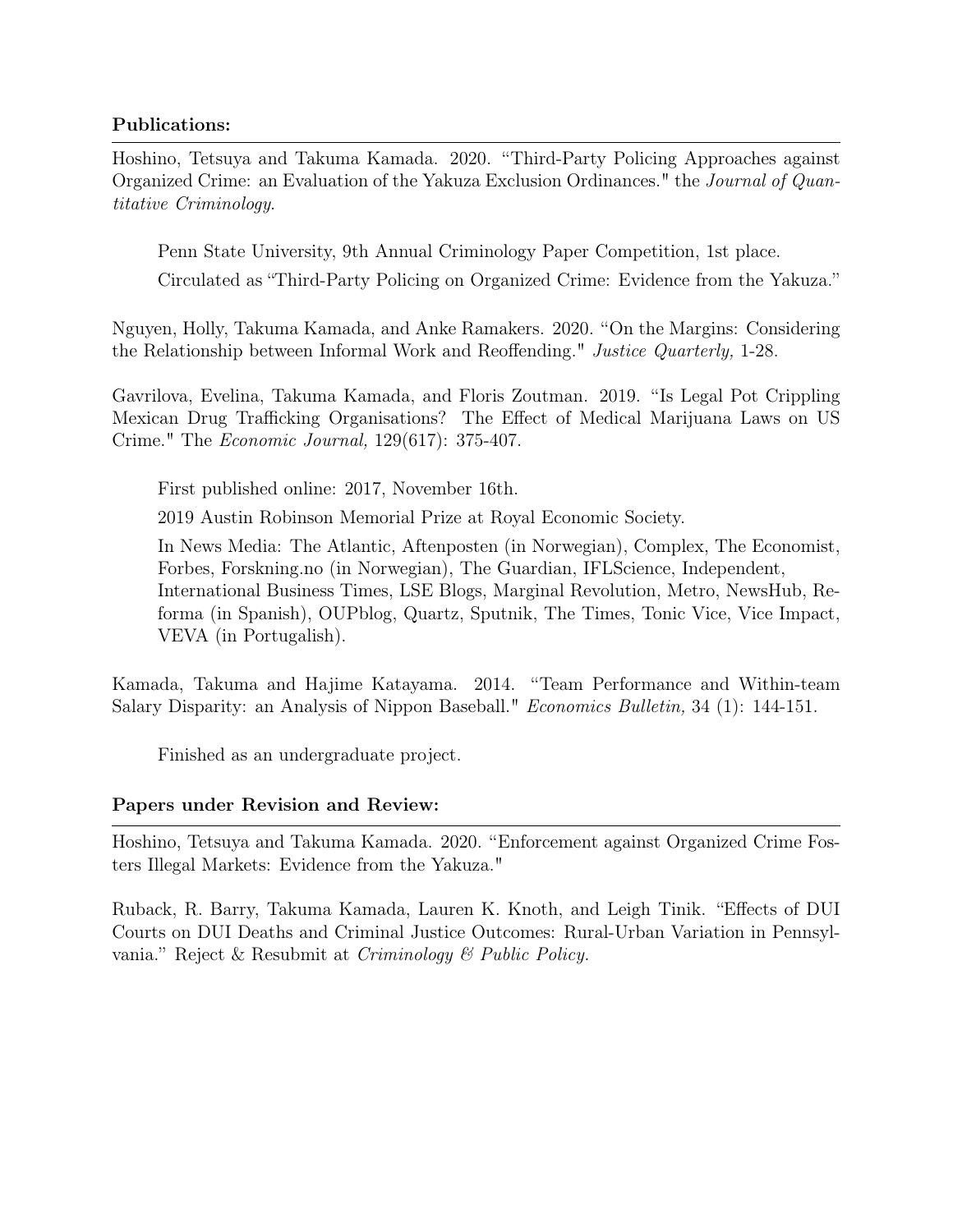## Publications in Japanese:

Maeda, Yutaka and Takuma Kamada. 2019. "Causal Inference with A Single-treated Case using Synthetic Control Method (Synthetic Control Method wo Mochiita Kobetsu-jirei no Ingakouka no Shikibetsu)." Sociological Theory & Methods, 34 (1): 78-96.

Takuma Kamada. 2016. Article Review of "The Political Legacy of American Slavery." by Avidit Acharya, Matthew Blackwell, and Maya Sen, Journal of Politics in Sociological Theory  $\mathcal{B}$  Methods, 31(2).

## Selected Presentations:

"The Emergence of Crack Cocaine, the Nature of Violence, and Enduring Effects on Population Flight." Presented at CANAC Working Group Meeting at Penn State University.

"Do Blacks Leave Other Blacks Behind? Crack Cocaine Markets and Black Flight." Presented at Population Association of America, Austin.

"The Crack Epidemic and Urban Landscape." Presented at American Society of Criminology 74rd Annual Meeting, Atlanta.

"Are Responses to Gang Participation the Same for Everyone? Considering Treatment Effect Heterogeneity." Presented at Decision Making Symposium at SUNY Albany.

"Racial Variation in Economic Return to Gang Participation." Presented at *American Soci*ety of Criminology 73rd Annual Meeting, Philadelphia.

"Third Party Policing on Organized Crime: Evidence from the Yakuza in Japan." Presented at Association for Public Policy Analysis and Management (APPAM) 28th Annual Fall Research Conference, Washington D.C. Tohoku-Stanford Summer School, and Microeconomics Seminar at Tohoku University.

"Is Legal Pot Crippling Mexican Drug Cartels? Evidence on the Effects of Medical Marijuana Laws on Crime in US Border Regions." Presented at *Quantitative Methods in Sociology at* Harvard University.

#### Research Awards:

| Royal Economic Society, 2019 Austin Robinson Memorial Prize,<br>(joint with Evelina Gavrilova and Floris Zoutman) | 2020 |
|-------------------------------------------------------------------------------------------------------------------|------|
| American Society of Criminology 2019 Gene Carte Student Paper Competition,<br>2nd place                           | 2019 |

Penn State University, 9th Annual Criminology Paper Competition, 1st place.